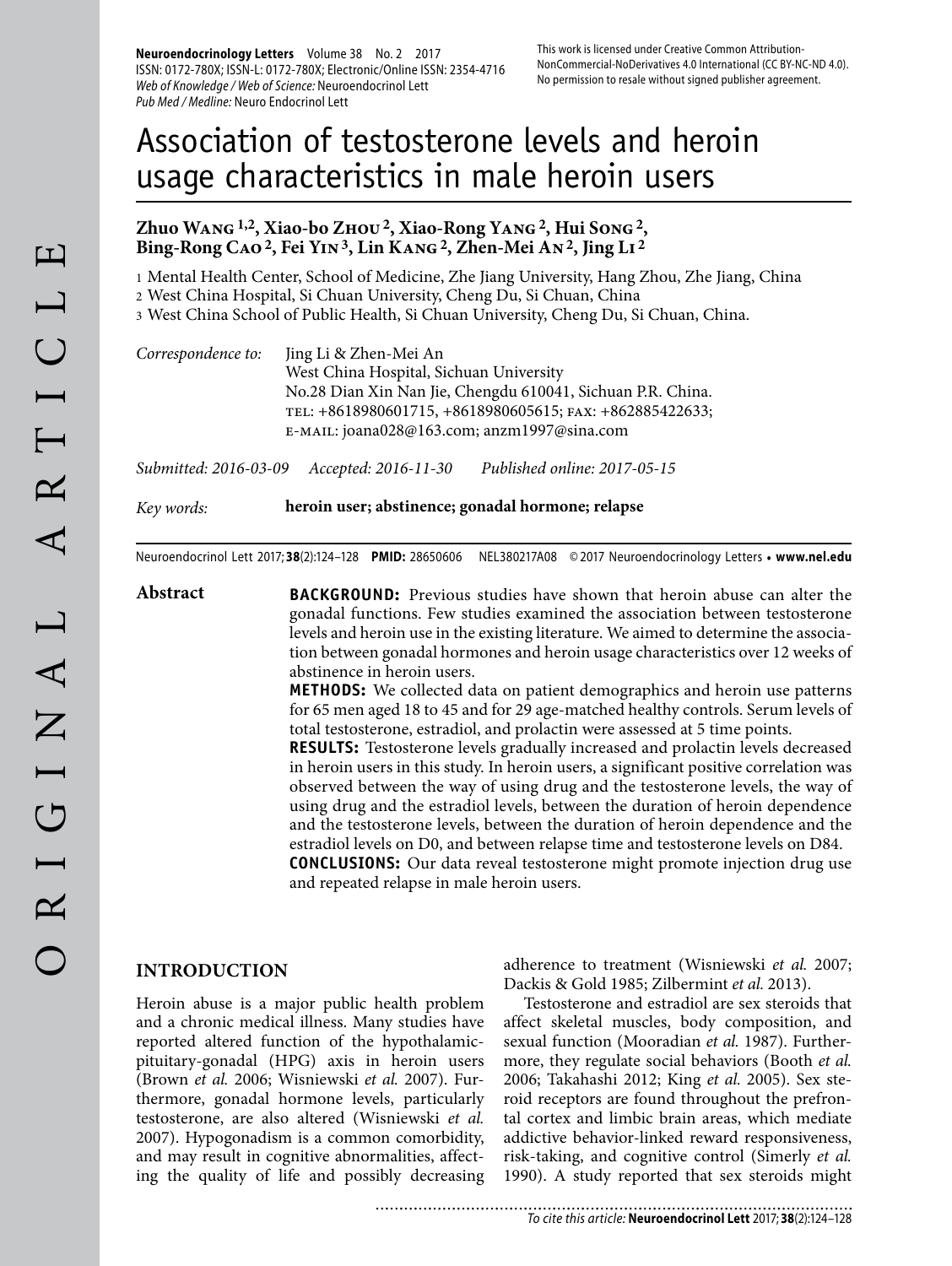promote alcohol use by stimulating brain areas implicated in reward processing (Erik *et al.* 2013).

We hypothesized that sex steroids may regulate heroin usage characteristics in heroin users. Therefore, we evaluated changes in gonadal hormones in abstinent patients over a consecutive 12-week period by measuring testosterone and estradiol concentrations. Prolactin was also evaluated, because its release induces a negative feedback loop regulating testosterone secretion. To determine this relationship between heroin usage characteristics and gonadal dysfunction, we collected information on patient demographics and heroin use patterns.

# **MATERIAL AND METHODS**

# *Patients and ethics*

This study was carried out at the Compulsory Detoxification Center of Sichuan Province in China. Sixty-five male patients with heroin addiction were recruited between March 2009 and June 2010 in a controlled setting, meeting the *Diagnostic and Statistical Manual of Mental Disorders*, Fourth Edition, standards. Participants remained free from opioids for at least 12 weeks without pharmacological heroin detoxification.

The inclusion criteria were as follows: 1) patients with heroin dependence that met the criteria of Diagnostic and Statistical Manual of Mental Disorders, Fourth Edition (DSM-IV); 2) aged 18 to 45 years; 3) a heroinpositive urine analysis detected by thin-layer chromatography, final drug intake within the last 8 to 36 hours before entry to the study; and 4) written informed consent. Exclusion criteria were as follows: serious opiate withdrawal symptoms, including disturbance of consciousness, serious violence, and severe dehydration; attempted suicide, current psychiatric illnesses and dementia; serious infectious diseases, serious disease of the heart, lung, kidney, liver, central nervous system and hematopoietic cancer; and unable to understand the consent process. Twenty-nine age-matched male healthy controls who had never used illicit psychotropic drugs or misused alcohol, were recruited from the local community. All participants were screened with the Structured Clinical Interview for DSM-IV disorder (SCID), physical examination, urine drug screens, and electrocardiogram.

This study was approved by the Medical Ethics Committee of West China Hospital of Sichuan University, and the trial conformed to the principles of the Declaration of Helsinki. All patients signed informed consent forms and were able to withdraw from the study at any time.

# *Determination*

Blood samples from 65 patients were collected at baseline (day 0, D0) and on D10, D28, D56, and D84 at about the same time (9 AM). Blood samples were maintained in non-heparinized tubes immediately after being

drawn, allowed to clot at 37 °C for 5 min, and centrifuged at 2 500 rpm for 15 min. The serum was separated and stored at −70 °C until tests were conducted at West China Hospital. Testosterone, estradiol, and prolactin were measured by liquid chromatography tandem mass spectrometry (LC-MS). Only one blood draw was made for each control subject. Heroin usage characteristics were recorded by the trained psychiatrist, utilizing the structural interviews and questionnaires.

Tests were done by a technician who was blinded to the identity of the samples.

# *Statistical analysis*

All data were documented with Epidata 3.0 by two independent individuals and were secured after checking. Data were analyzed with SPSS version 19.0. The data for patients' characteristics (including age, duration of heroin dependence, the length of abstinence from last drug use, amount of last drug use, and the average daily amount of use for the past week at baseline) are presented as the mean±standard deviation. The Student's *t*-test was used for age. The repeated-measures analysis of variance test was performed to evaluate significant differences in gonadal hormones. Linear correlation statistics between gonadal hormones and heroin usage characteristics were calculated on D0 and D84. Statistical significance was preset at 0.05 using a two-tailed test.

# **RESULTS**

Patient characteristics are shown in Table 1, including duration of heroin dependence, method of drug use, time from last use, amount of last use, relapse time, and the average daily amount used during the past week. The statistical analysis between the two groups showed that they were comparable in age (28.82±4.05 years vs. 28.10±5.29 years, *p=*0.477).

Testosterone levels were significantly lower in heroin users  $(4.94\pm1.68 \text{ ng/ml})$  than in healthy controls (6.08±1.79 ng/ml) on D0 (*p=*0.004, Figure 1A). However, compared to healthy controls, heroin users displayed significantly higher testosterone levels during the 12 week follow-up (7.26±2.69 ng/ml, *p=*0.033 on D84).

Like testosterone, estradiol levels in heroin users (31.45±9.52 ng/ml) were significantly lower than in healthy controls (37.13±10.35 ng/ml,) at D0 (*p=*0.011). However, compared to healthy controls, heroin users displayed significantly higher estradiol levels during the 12-week follow -up (46.97±11.05 ng/ml, *p*<0.001 on D84).

The mean prolactin level in heroin users was less than 10 ng/ml, which was significantly lower than that of healthy controls (14.17±6.08 ng/ml) over the 12 week study (*p*<0.001, Figure 1C).

In heroin users, a significant, positive correlation was observed between the way of using drug and the testosterone levels (correlation coefficient: 0.278, *p*=0.002),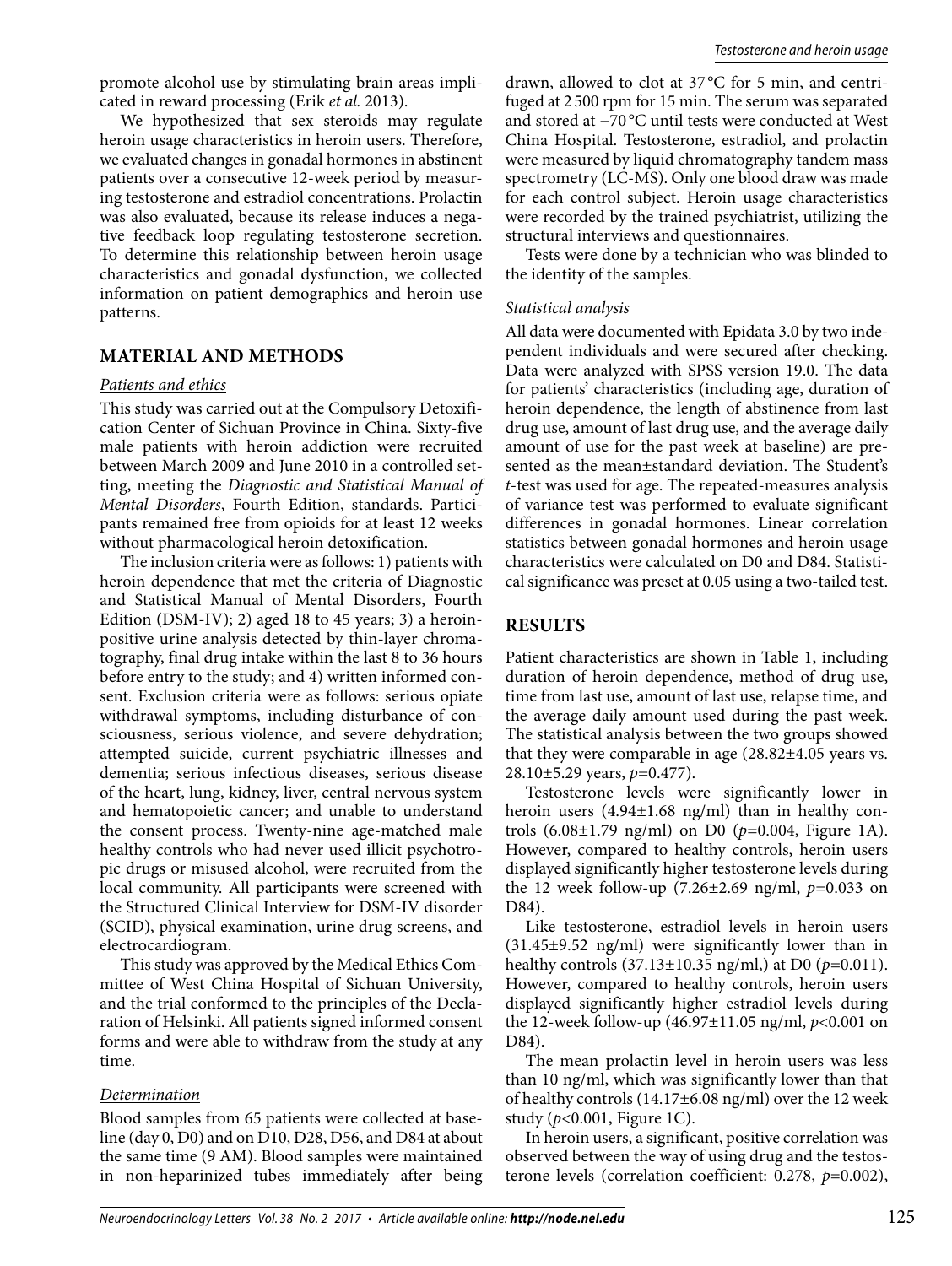



between the way of using drug and the estradiol levels (correlation coefficient: 0.451, *p<*0.001), between the duration of heroin dependence and the testosterone levels (correlation coefficient: 0.254,  $p=0.004$ ), between the duration of heroin dependence and the estradiol levels (correlation coefficient: 0.220, *p=*0.013) on D0, between the relapse time and the testosterone levels (correlation coefficient: 0.300, *p=*0.014), and between the way of using drug and the estradiol levels (correlation coefficient: 0.383, *p*=0.002) on D84. A marginal correlation was observed between the relapse time and the estradiol levels (correlation coefficient: 0.235, *p*=0.058; Table 2, Table 3) on D84.

|  |  |  |  |  |  |  |  | Tab. 1. Characteristics of patients with heroin dependence. |  |
|--|--|--|--|--|--|--|--|-------------------------------------------------------------|--|
|--|--|--|--|--|--|--|--|-------------------------------------------------------------|--|

| Demographic data                                           | <b>Heroin users</b> |
|------------------------------------------------------------|---------------------|
| Duration of heroin dependence (months)                     | $82.95 \pm 61.68$   |
| Daily heroin intake (q) during the past week               | $0.48 + 0.54$       |
| Way of using drug<br>(with cigarettes/injection/other way) | 21/44/0             |
| Time from the last use (hours)                             | $19.21 \pm 6.26$    |
| Amounts of the last use (q)                                | $0.25 + 0.12$       |

Data are shown as the number or the mean±SD.

#### **Tab. 2.** The correlation between the different parameters in the heroin users on D0.

|              | Time of relapse |                               | Way of using drug |                               | <b>Duration of heroin</b><br>dependence (month) |                                      | Daily heroin intake (q) |                               |
|--------------|-----------------|-------------------------------|-------------------|-------------------------------|-------------------------------------------------|--------------------------------------|-------------------------|-------------------------------|
|              | <i>p</i> -value | <b>Pearson</b><br>Correlation | <i>p</i> -value   | <b>Pearson</b><br>Correlation | <i>p</i> -value                                 | <b>Pearson</b><br><b>Correlation</b> | <i>p</i> -value         | Pearson<br><b>Correlation</b> |
| testosterone | 0.503           | 0.060                         | 0.002             | 0.278                         | 0.004                                           | 0.254                                | 0.594                   | $-0.048$                      |
| estradiol    | 0.356           | 0.083                         | < 0.001           | 0.451                         | 0.013                                           | 0.220                                | 0.326                   | 0.088                         |
| prolactin    | 0.380           | $-0.079$                      | 0.871             | 0.015                         | 0.730                                           | 0.031                                | 0.506                   | $-0.060$                      |

### **Tab. 3.** The correlation between the different parameters in the heroin users on D84.

|              | Time of relapse |                               | Way of using drug |                               | <b>Duration of heroin</b><br>dependence (month) |                               | Daily heroin intake (g) |                               |
|--------------|-----------------|-------------------------------|-------------------|-------------------------------|-------------------------------------------------|-------------------------------|-------------------------|-------------------------------|
|              | <i>p</i> -value | <b>Pearson</b><br>Correlation | <i>p</i> -value   | <b>Pearson</b><br>Correlation | <i>p</i> -value                                 | <b>Pearson</b><br>Correlation | <i>p</i> -value         | <b>Pearson</b><br>Correlation |
| testosterone | 0.014           | 0.300                         | 0.515             | 0.083                         | 0.224                                           | 0.143                         | 0.093                   | 0.205                         |
| estradiol    | 0.058           | 0.235                         | 0.002             | 0.383                         | 0.273                                           | 0.135                         | 0.595                   | 0.066                         |
| prolactin    | 0.200           | $-0.160$                      | 0.680             | $-0.053$                      | 0.677                                           | $-0.051$                      | 0.944                   | 0.009                         |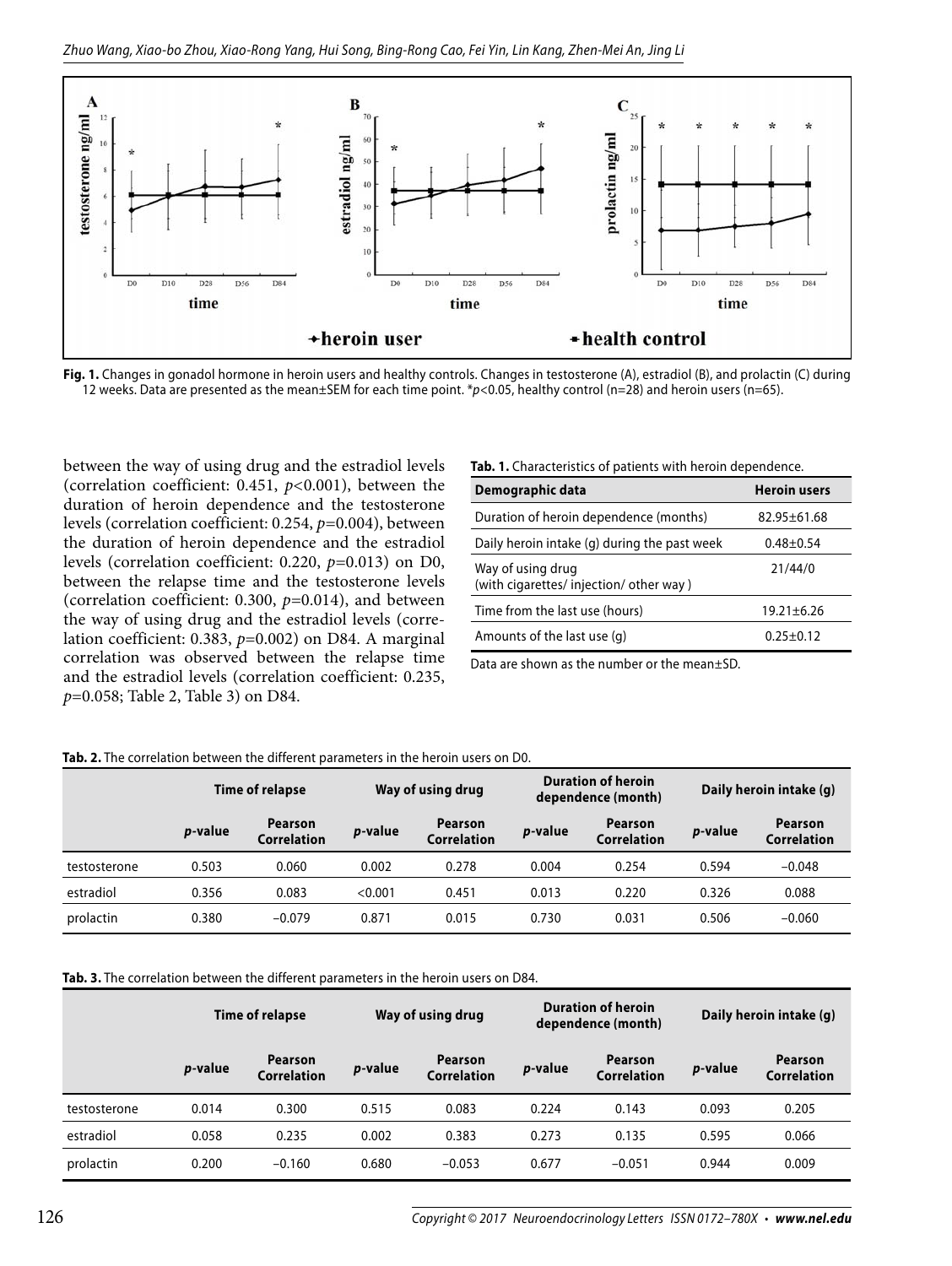## **DISCUSSION**

The aim of the present study was to determine whether gonadal hormones levels are associated with heroin usage characteristics in abstinent heroin users. During the acute withdrawal period, we found that testosterone, estradiol, and prolactin levels are significantly lower in heroin users, and that higher testosterone and estradiol levels are associated with longer duration of heroin dependence and injection drug use. The testosterone and estradiol gradually increased during the 12-week follow-up. At the end of the present study, we found that higher sex steroids levels are associated with an increased number of relapses.

Consistent with the present study, decreased plasma testosterone in heroin users has been well documented in previous studies (Brown *et al.* 2006; Wisniewski *et al.* 2007; Dackis & Gold 1985; Zilbermint *et al.* 2013). However, unlike our study, these studies reported that hyperprolactinemia occurs in chronic cocaine users (Dackis and Gold, 1985) and in heroin users (Zhang *et al.* 2014). Wisniewski reported that estradiol concentrations did not differ according to drug use status (active users and nonusers) (Wisniewski *et al.* 2007). These discrepant findings might be attributed to sex differences between participants across studies, since only male participants were recruited in the present study.

Few studies have demonstrated the association between sex steroids levels and heroin usage characteristics during withdrawal period. We showed that higher testosterone levels are associated with an increased number of relapses, injection drug use, and longer term duration of heroin dependence in abstinent heroin users. Testosterone might be a risk factor for drug use. Higher testosterone levels are associated with increased activation of the reward-associated brain area in adolescents (Op de Macks *et al.* 2011), stimulating sensation-seeking behavior (Steinberg, 2008). Moreover, testosterone levels are positively correlated with aggression in man and woman (Leo *et al.* 2014; Takahashi *et al.* 2006; Pivovarciova *et al.* 2014). Aggressive behavior was reported as an antecedent for future drug use in males, and may help determine the likelihood of persistent drug use in adulthood (Ensminger *et al.* 2002). The enzyme aromatase catalyzes testosterone into estradiol, and this emzyme regulates addictive behaviors (Lenz *et al.* 2011), which may explain the marginal correlation between estradiol levels and relapse time.

Prolactin, which increased in humans undergoing psychological stress (Sonino *et al.* 2004; Uhart *et al.*  2006), attenuates stress-induced neuroendocrine and anxiety responses (Torner *et al.* 2002). This increase in prolactin may be an adaptation that ensures immune system functionality (Lee, 2002) and proper physiological and behavioral responses to stress (Torner *et al.*  2002). Hypoprolactinemia was noted in heroin users in our 12-week study, which may be considered a loss of stress response.

Due to the cross-sectional design of the present study, the causation between testosterone levels and relapse remains unspecified. It is possible that several relapses lead to alterations in gonadal function. Alternatively, increases in testosterone levels may lead to benefits during stressful situations, such as enhanced learning, persistence, focusing on goals, reinforcing successful competition behavior, increased self-efficacy, and better performance (Boksem *et al.* 2013; Schultheiss *et al.* 2002; Turan *et al.* 2014; Flegr & Príplatová 2010), which perhaps promotes heroin withdrawal. Those abstinent heroin users that do not adhere to withdrawal may relapse again. Nevertheless, Mihail reported that sex steroids were not related to cognitive performance in men with substance use (Mihail *et al.* 2013).

Several limitations need to be addressed. Firstly, abstinent participants in a controlled setting may be different from those in a free-living environment, which could limit the generalizability of the findings. Moreover, additional biological indices should be considered in a larger, homogeneous sample of heroin-dependent patients in future studies. Finally, self-report for illicit drug use information is another limitation of the present study.

## **CONCLUSION**

Our study reveals an association between heroin usage characteristics and the testosterone levels over 12 weeks of abstinence after acute withdrawal in heroin users. Sex steroids may regulate heroin usage characteristics in heroin users. Testosterone might promote injection drug use and repeated relapse in male heroin users.

## **ACKNOWLEDGEMENT**

This work was funded by Science and Technology Commission of Shanghai Municipality, grant numbers 2008BAI49B02.

#### REFERENCES

- 1 Boksem MAS, Mehta PH, Van den Bergh B, van Son V, Trautmann ST, Roelofs K, et al. (2013). Testosterone inhibits trust but promotes reciprocity. Psychol Sci. **24**: 2306–2314.
- 2 Booth A, Granger DA, Mazur A, Kivlighan KT (2006). Testosterone and social behavior. Soc Forces. **85**: 167–191.
- 3 Brown TT, Wisniewski AB, Dobs AS (2006). Gonadal and adrenal abnormalities in drug users: cause or consequence of drug use behavior and poor health outcomes. Am J Infect Dis. **2**: 130–135.
- 4 Dackis CA, Gold MS (1985). New concepts in cocaine addiction: the dopamine depletion hypothesis. Neurosci Biobehav Rev. 9: 469–477.
- 5 de Water E, Braams BR, Crone EA, Peper JS (2013). Puber tal maturation and sex steroids are related to alcohol use in adolescents. Horm Behav. **63**: 392–397.
- 6 Ensminger ME, Juon HS, Fothergill KE (2002). Childhood and adolescent antecedents of substance use in adulthood. Addiction. **97**(7): 833–844.